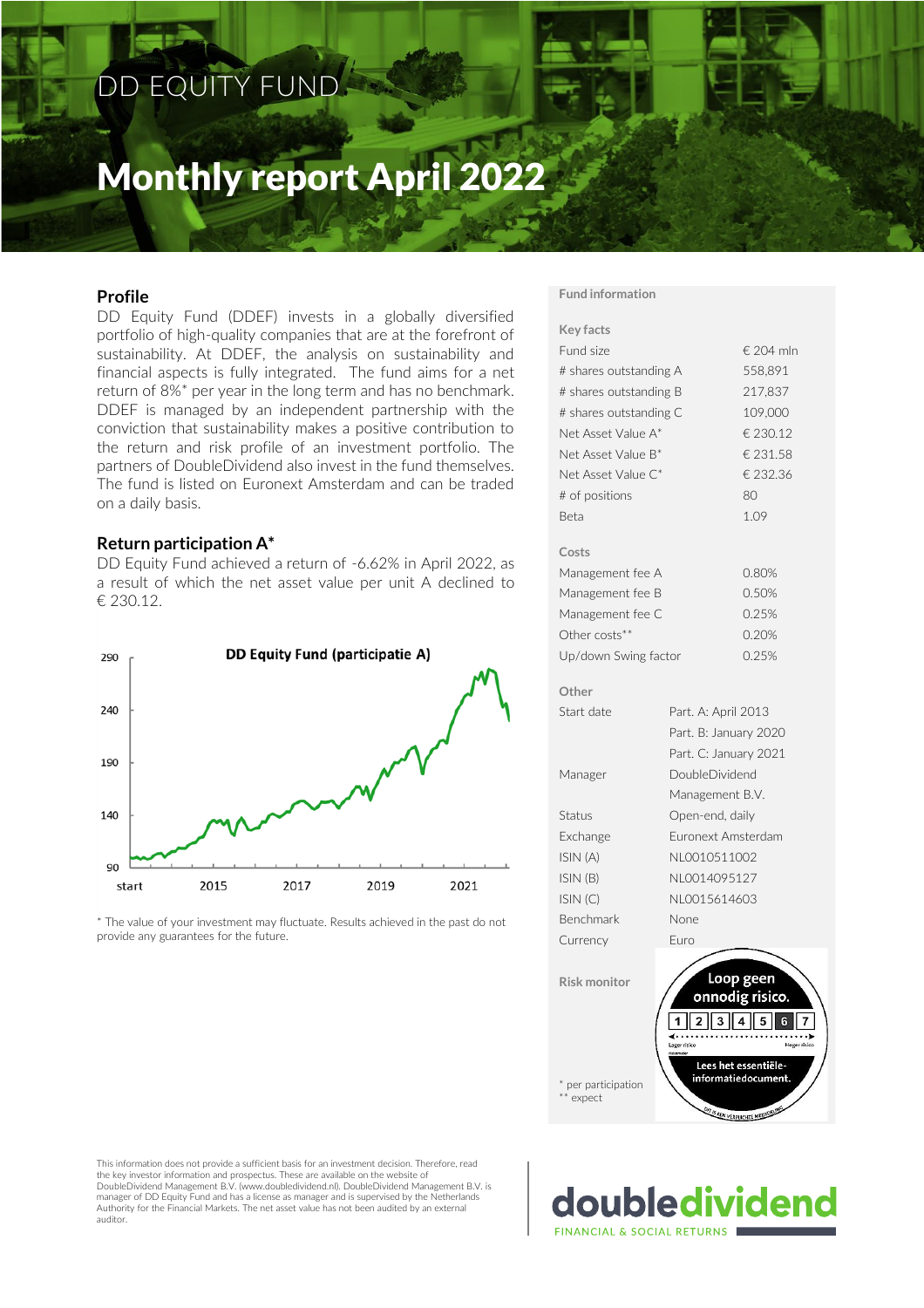# doubledividend

#### **Table: monthly returns in %, participation A (net of costs and fees) \***

|      | Jan     | Feb     | Mar     | Apr     | May     | Jun     | Jul     | Aug     | Sep     | Oct     | Nov     | Dec     | Total    |
|------|---------|---------|---------|---------|---------|---------|---------|---------|---------|---------|---------|---------|----------|
| 2013 |         |         |         | $-0.84$ | 1.37    | $-2.53$ | 1.95    | $-2.01$ | 1.31    | 3.02    | 1.26    | 0.35    | 3.79     |
| 2014 | $-3.29$ | 2.58    | 2.17    | 0.43    | 3.26    | $-0.58$ | 0.09    | 3.37    | 1.00    | 1.09    | 3.60    | 0.70    | 15.17    |
| 2015 | 5.01    | 5.81    | 2.05    | $-1.59$ | 1.47    | $-3.44$ | 3.71    | $-8.30$ | $-2.70$ | 9.50    | 4.12    | $-4.06$ | 10.66    |
| 2016 | $-4.52$ | $-0.31$ | 1.46    | 0.44    | 4.09    | $-0.07$ | 4.79    | 1.18    | $-0.95$ | $-1.25$ | 1.58    | 2.03    | 8.44     |
| 2017 | $-0.06$ | 4.86    | 1.16    | 1.13    | $-0.17$ | $-1.75$ | $-2.16$ | $-1.42$ | 1.83    | 3.12    | $-0.13$ | 0.10    | 6.49     |
| 2018 | 1.10    | $-2.62$ | $-2.16$ | 2.92    | 2.79    | 0.41    | 3.97    | 2.78    | 0.10    | $-4.42$ | 4.50    | $-7.59$ | 1.01     |
| 2019 | 6.37    | 3.36    | 4.19    | 4.25    | $-3.62$ | 3.53    | 3.45    | $-0.28$ | 2.10    | $-0.56$ | 4.63    | 1.16    | 32.08    |
| 2020 | 0.73    | $-4.77$ | $-8.16$ | 7.40    | 2.32    | 3.02    | 0.56    | 3.19    | 0.39    | $-1.40$ | 7.20    | 3.56    | 13.73    |
| 2021 | 3.83    | 2.21    | 2.87    | 1.10    | $-0.64$ | 6.97    | $-1.07$ | 2.71    | $-4.20$ | 5.57    | $-0.56$ | $-0.76$ | 18.94    |
| 2022 | $-6.20$ | $-5.97$ | 1.35    | $-6.62$ |         |         |         |         |         |         |         |         | $-16.53$ |

\* The value of your investment may fluctuate. Results achieved in the past do not provide any guarantees for the future.

#### **Market developments**

Global equity markets were under considerable pressure last month. The markets are dealing with a lot of uncertainties, including rising interest rates, high inflation, declining economic growth, a war in Ukraine and corona outbreaks in China. The war in Ukraine and the "lockdowns" in China are adding to supply chain issues, putting more pressure on inflation. Central banks are forced to raise interest rates to curb inflation, but at the same time economic growth is slowing down considerably. A stagflation scenario is therefore more likely than before. In the Eurozone, economic growth fell to 0.2% in the first quarter of 2022, while inflation rose to 7.5%. The US economy even shrank by 0.4% compared to a quarter earlier. As a result of this combination of uncertainties, financial markets are under pressure.

Company results for the first quarter are generally good. Until last week, 86% of companies published betterthan-expected results, according to an analysis by Bloomberg. Still, some companies' numbers, and management's disclosures, indicate that companies are also suffering from supply chain problems, inflation and, in some cases, weakening demand. So here too the uncertainties have increased.

We expect the uncertainties to continue for a while. There is no short term solution for the conflict in Ukraine. Inflation may have peaked, but will remain high for the rest of the year. However, the biggest uncertainty at the moment is the economy. The big question is whether the large number of uncertainties combined with rising interest rates will ultimately push the economy into recession. The chance of that is increasing. In previous crises, central banks could help the economy with support measures, but now they have to raise interest rates to curb inflation. It is becoming increasingly clear that central banks have waited too long to adjust their policies, which has exacerbated economic risks.

A more positive scenario is possible if it turns out that inflation has indeed peaked and central banks may raise interest rates less than the financial markets currently expect. An improvement in the situation in China could also improve sentiment. The Chinese government has indicated that it wants to stimulate the economy to limit the effects of the corona outbreaks and to achieve the growth targets.

Due to the uncertainties in the market, the return of the DD Equity Fund is under considerable pressure. April was a bad month with a return of -6.6%. The fund also lags the market in relative terms. This is mainly due to the relatively large exposure to technology stocks. The sector is suffering from rising interest rates and a normalization of growth after two exuberant corona years. The Nasdaq fell more than 13% (in dollars) last month, the largest decline since 2008. Companies like PayPal, Netflix, Applied Materials, Adobe and Salesforce have made the largest negative contribution to the result this year. Yet the vast majority of the technology sector can still benefit from a growth in turnover that far exceeds the growth of the economy. Tech companies usually have very strong balance sheets and attractive profit margins. The recent correction makes the valuation of these companies attractive compared to previous years. The table below shows this. Although the revenue growth forecast for the coming year is lower than the revenue growth of the past 12 months, it is still a high number. Profit margins are good and the P/E ratio is significantly lower than the P/E ratio of the past 5 years.

Tel. +31 (0)20 520 76 60 contact@doubledividend.nl www.doubledividend.nl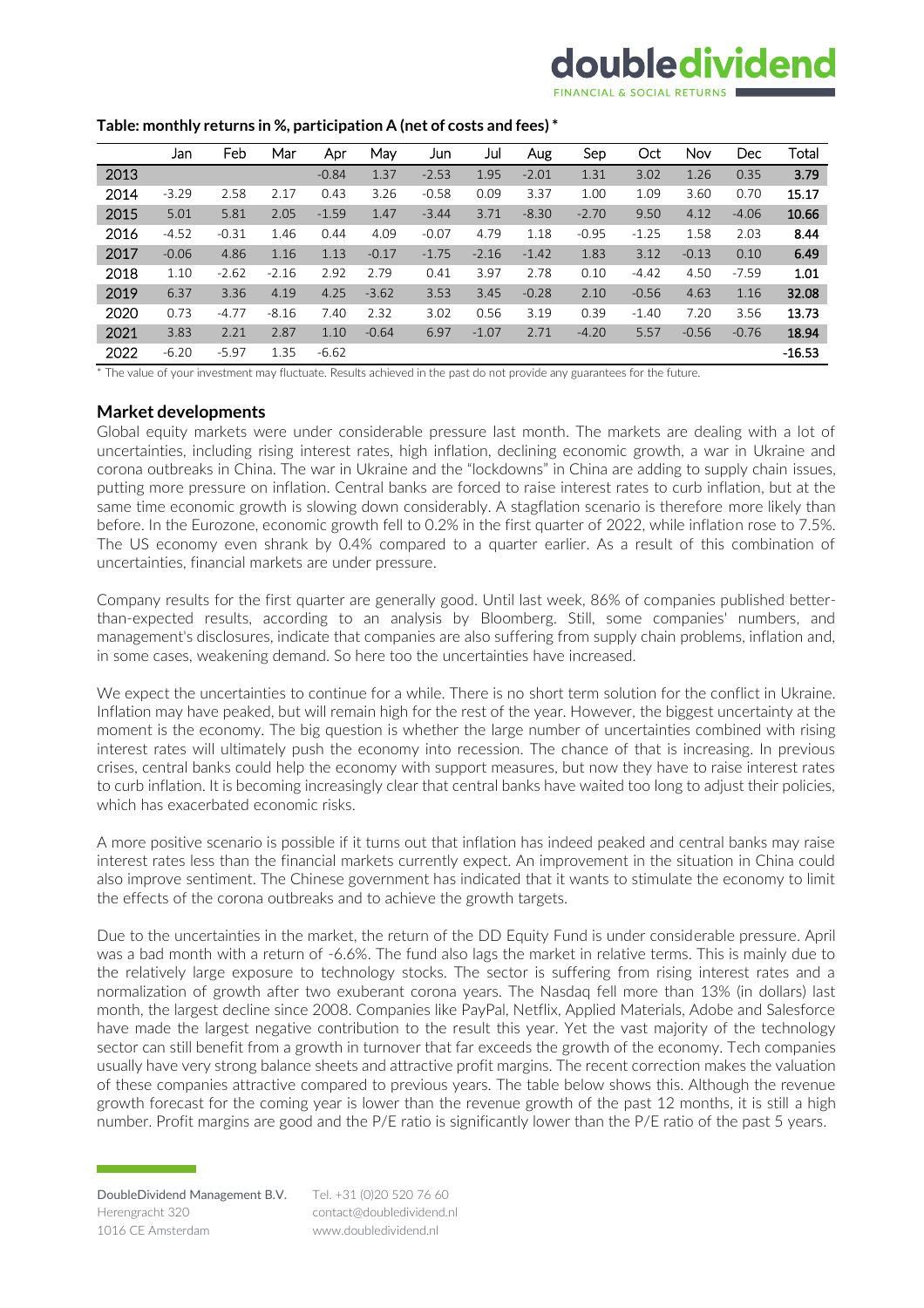| TUP J HURALIVU CUHLHDULIUH<br>2022 |                  |                 |          |               |         |                   |
|------------------------------------|------------------|-----------------|----------|---------------|---------|-------------------|
|                                    | Theme            | Turnover        | Turnover | <b>FBITDA</b> | P/F     | $Av$ $P/F$        |
|                                    |                  | growth last     | growth   | margin        | this yr | last <sub>5</sub> |
|                                    |                  | 12 <sub>m</sub> | expected |               |         | yrs               |
| PayPal (US)                        | Digital payments | 13%             | 12%      | 21%           | 22      | 61                |
| Netflix (US)                       | Media            | 15%             | 10%      | 21%           | 17      | 90                |
| Applied Materials (US)             | Chip sector      | 33%             | 15%      | 34%           | 14      | 16                |
| Salesforce (US)                    | Cloud/Software   | 25%             | 21%      | 19%           | 37      | NB                |
| Adobe (US)                         | Cloud/Software   | 18%             | 13%      | 42%           | 29      | 52                |
|                                    |                  |                 |          |               |         |                   |

Top 5 negative contribution

Source; Bloomberg,

#### **Largest positive and negative contribution**

The biggest negative contribution to the result came from Netflix last month. The company came with disappointing results, causing the share price to fall by 35% in one day. The company recorded a decline in the number of users for the first time since 2001. Although the decline in user numbers was due to the cessation of operations in Russia, it is clear that the company is suffering from increased competition and a more critical consumer as high inflation forces consumers to make choices. As a result, the company's revenue and margin growth will be lower. Netflix wants to revive its growth by offering a cheaper subscription with ads. In addition, the company will take stricter action against the sharing of passwords, as a results of which the company misses a lot of turnover.

Amazon also came with disappointing results. Profitability of the online webshop is under pressure due to higher costs due to inflation and a significant capacity expansion. However, the problems here seem to be of a more temporary nature. Cloud service provider Amazon Web Services also continues to perform very well with revenue growth of 37%.

Shares of Merck and Johnson & Johnson performed well on the back of strong results and the defensive characteristics of the healthcare sector. Mastercard and Visa also published strong numbers. Payment networks are taking full advantage of the reopening of the economy. At Mastercard, turnover increased by 24% and profitability even by 44%. Unilever shares rose in value thanks to a turnover growth of more than 7%. However, the turnover growth was entirely the result of an 8% increase in prices, while the volume even fell slightly. The question is how long companies like Unilever and Nestlé can continue to achieve high revenue growth simply by raising prices. Consumers may drop out because they opt for cheaper alternatives. Finally, Chinese JD.com benefited from a cautious improvement in sentiment in China.

#### **Table: top 10 positive and negative contribution to the monthly result(in €)**

| Top 5 Positive         |        |         | Top 5 Negative |           |         |
|------------------------|--------|---------|----------------|-----------|---------|
|                        | Return | Contri. |                | Return    | Contri. |
| Merck (US)             | 14.0%  | 0.3%    | Netflix (US)   | -46.4%    | $-0.6%$ |
| JD (Chi)               | 12.8%  | 0.2%    | Amazon (US)    | $-19.6%$  | $-0.6%$ |
| Mastercard (US)        | 7.4%   | 0.2%    | Paypal (US)    | $-19.8%$  | $-0.6%$ |
| Johnson & Johnson (US) | 7.4%   | 0.2%    | Nvidia (US)    | $-28.3%$  | $-0.4%$ |
| Unilever (UK)          | 8.3%   | 0.1%    | Alphabet (US)  | $-13.3\%$ | $-0.3%$ |

Source: DoubleDividend/Bloomberg

DoubleDividend Management B.V. Herengracht 320 1016 CE Amsterdam

Tel. +31 (0)20 520 76 60 contact@doubledividend.nl www.doubledividend.nl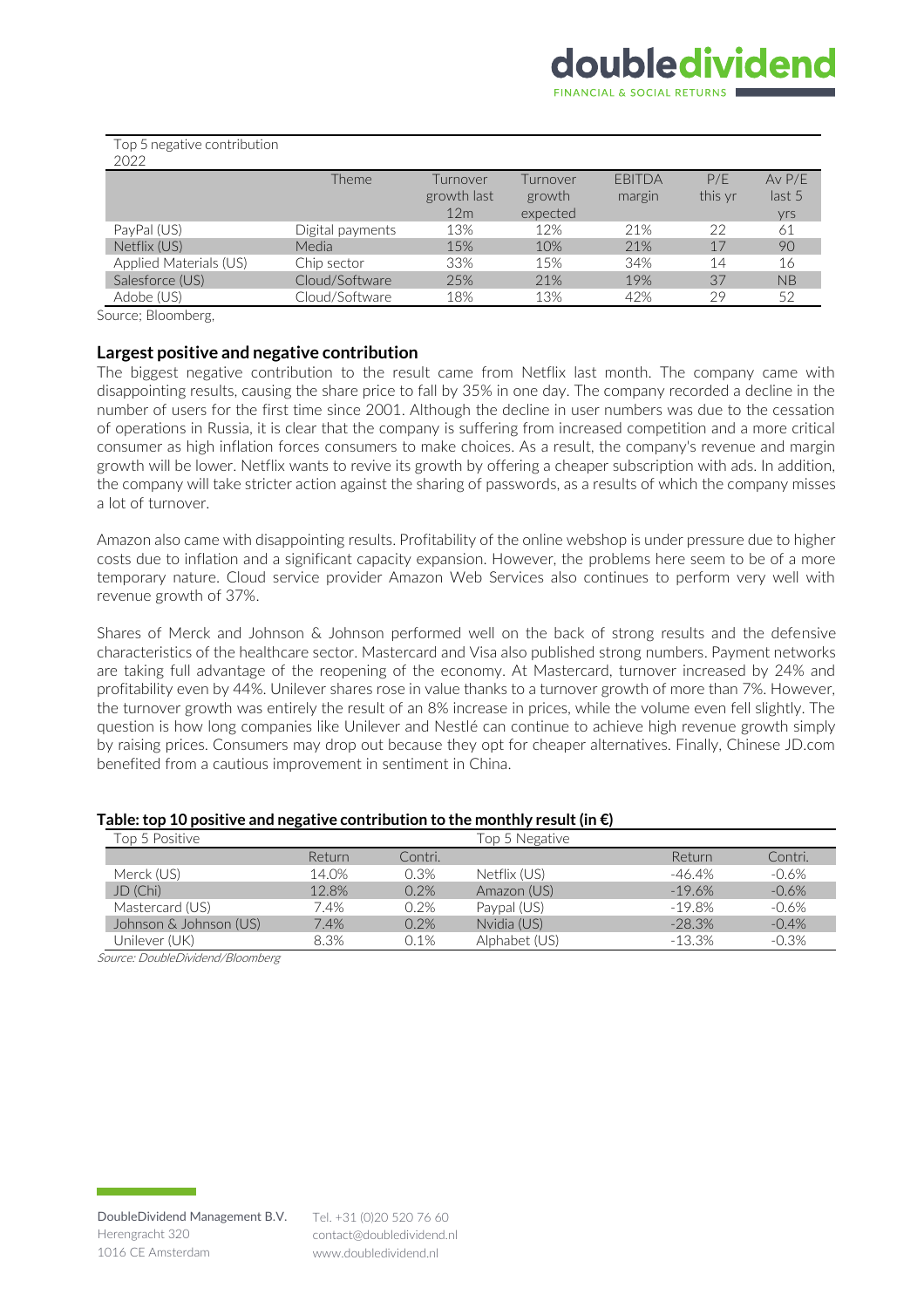# **Portfolio changes**

The Infineon share was added to the portfolio last month. Infineon sells microchips with a strong focus on sustainability. Infineon develops, produces and sells chips for sectors such as automotive, power management and security. Infineon's chips are used in electric cars, e-bikes, windmills, payment systems and energy systems in buildings, among other things. Thanks to a strong focus on sustainable products, Infineon's products avoid 33 times more CO2 emissions than the company emits itself. Infineon has a strong market position, attractive profit margins and a good long-term track record. The recent price drop offers an attractive entry point.

The NovoNordisk share has been sold completely because of the increased price. The positions in NVIDIA, AMD, Applied Materials, Lam Research, DrMartens and Okta have expanded slightly. The expansion of positions in the chip sector is the result of the sharp correction of share prices in the sector, while the outlook for both the short and long term is strong.

| Companies & weight in portfolio |      |                        |      |  |  |  |  |
|---------------------------------|------|------------------------|------|--|--|--|--|
| Microsoft (US)                  | 3.9% | Paypal (US)            | 2.6% |  |  |  |  |
| Alphabet (US)                   | 3.5% | Applied Material (US)  | 2.5% |  |  |  |  |
| Thermo Fisher (US)              | 3.2% | Adobe (US)             | 2.4% |  |  |  |  |
| Visa (US)                       | 2.6% | Mastercard (US)        | 2.4% |  |  |  |  |
| Amazon (US)                     | 2.6% | Johnson & Johnson (US) | 2.4% |  |  |  |  |

#### **Table: top 10 holdings in portfolio of the month end.**

Source: DoubleDividend

# **Team DoubleDividend**

contact@doubledividend.nl www.doubledividend.nl